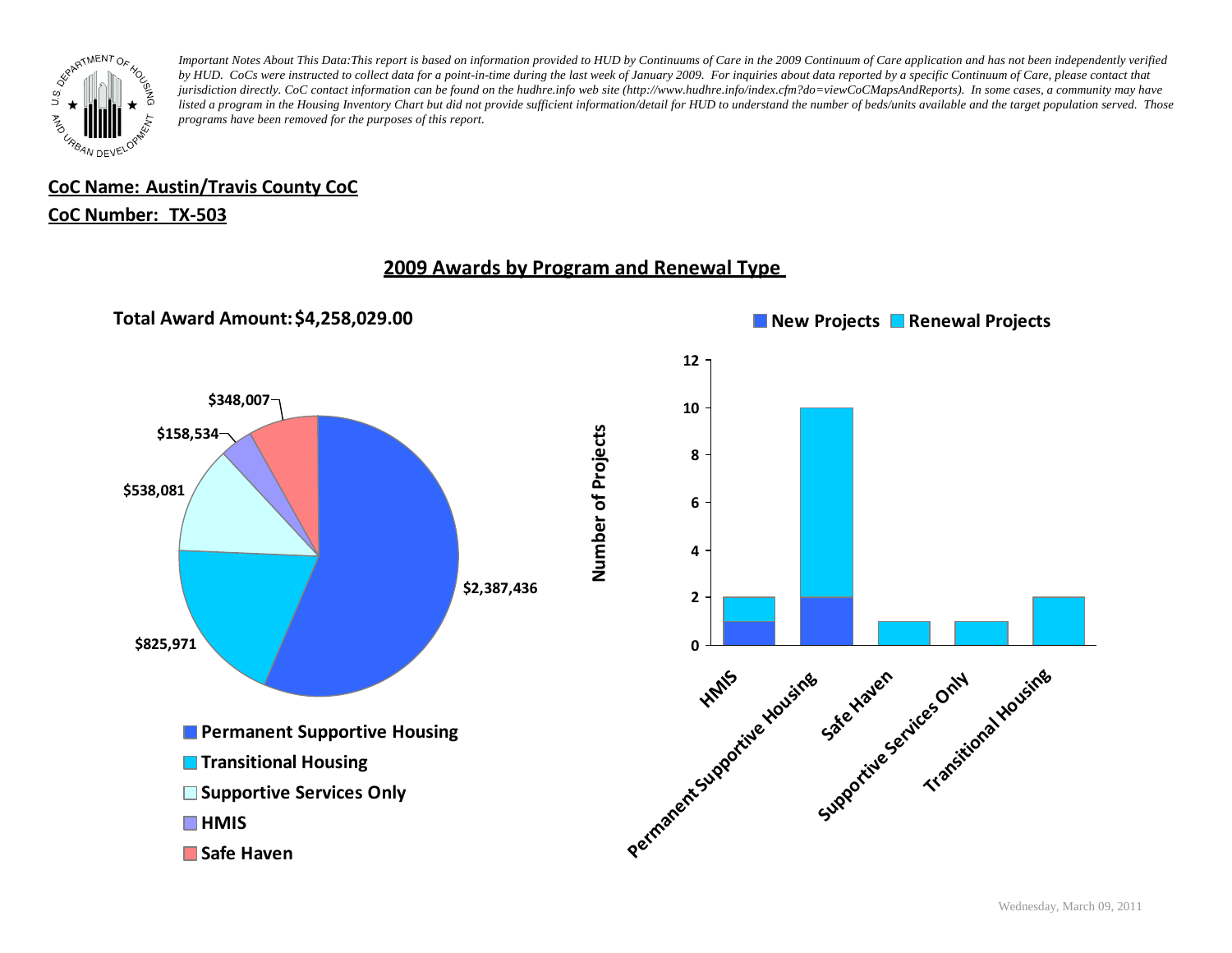

# **CoC Name: Austin/Travis County CoC**

### **CoC Number: TX-503**

# **2009 Housing Inventory Summarized by Target Population and Bed Type**



**Total Number of Beds Total Number of Beds**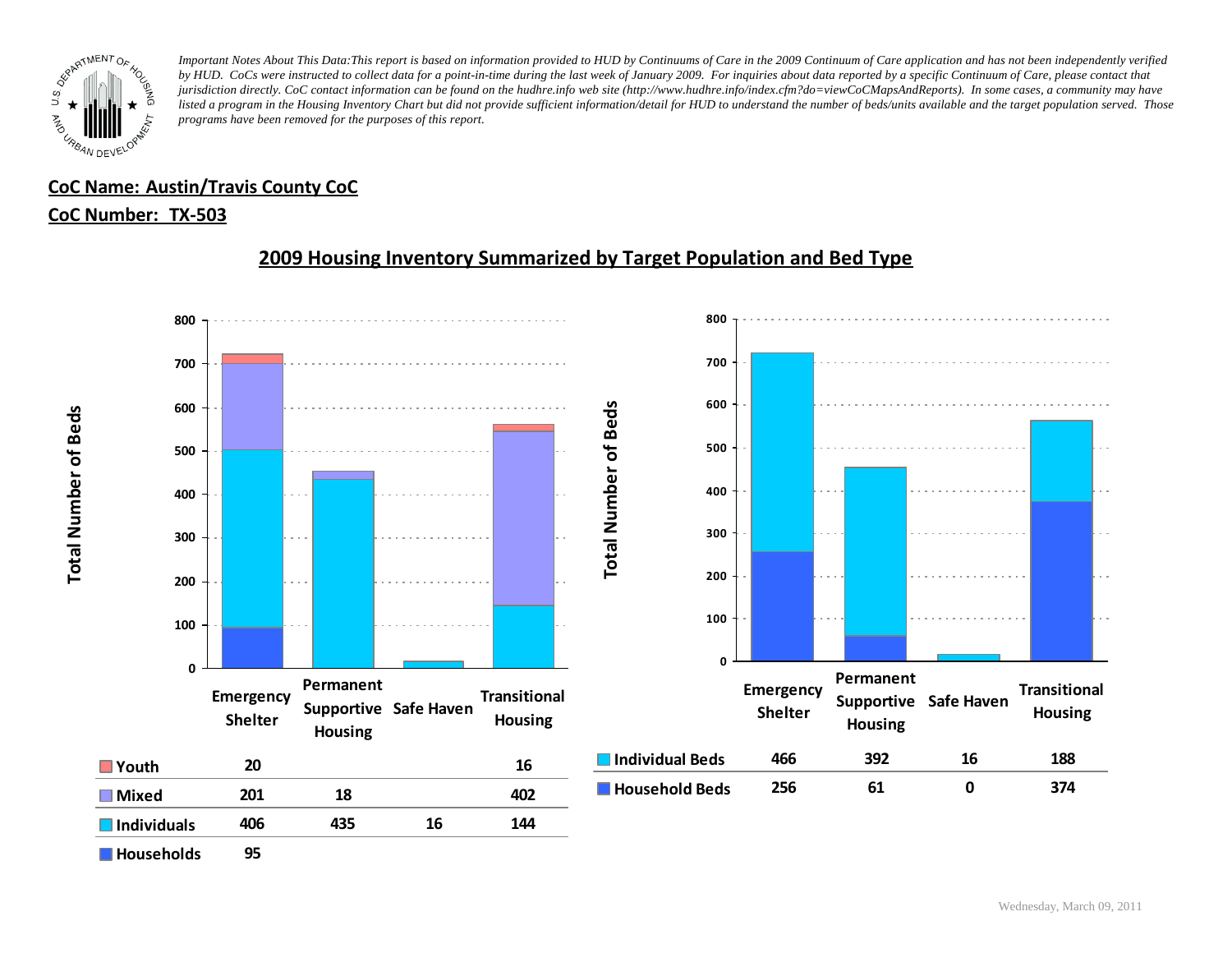

# **CoC Name: Austin/Travis County CoC**

### **CoC Number: TX-503**

# **2009 Point in Time Count Summarized by Household Type**